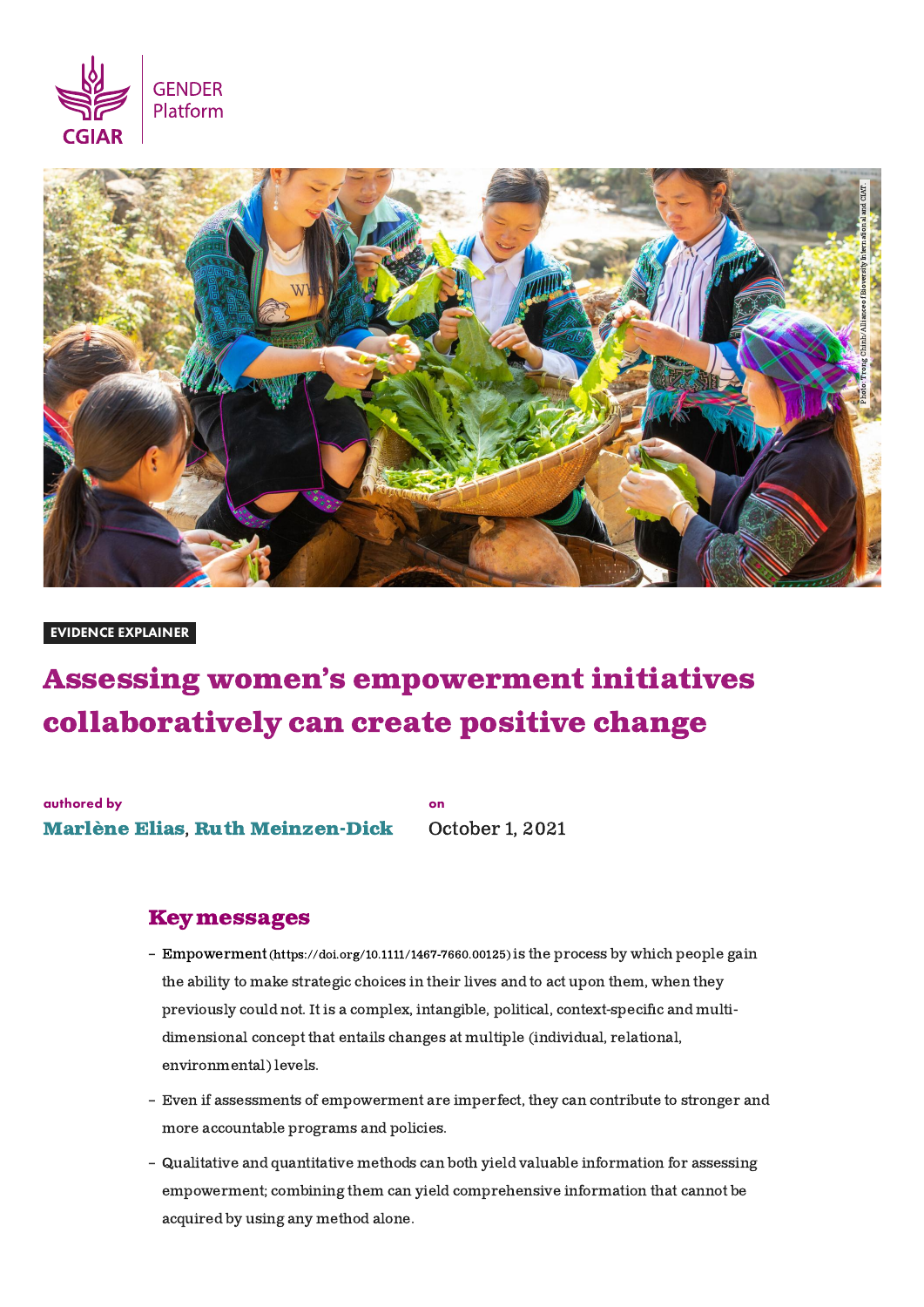- Understanding empowerment requires research to embrace and address complexity, to unearth the structural barriers that cause inequality.
- Our review of 15 tools for measuring women's empowerment shows that all tools explore agency, but most neglect structural causes of disempowerment.
- Future research on women's empowerment should seek to better understand the links between empowerment and agriculture, decision-making processes and situations where positive changes in some dimensions of women's empowerment can cause setbacks in others.

## Defining women's empowerment can support change, yet is difficult

'Empowerment' is central to Sustainable Development Goal 5: "Achieve gender equality and empower all women and girls."

The struggle for women's empowerment is both historical and contemporary [\(https://www.jstor.org/stable/25548253\)](https://www.jstor.org/stable/25548253) . It crosses all geographical borders. It is a collective push against patriarchal structures, and intersecting relations of class, ethnicity, caste, and race that (re)produce discrimination, marginalization and inequality.

However, the original concept of empowerment [\(https://doi.org/10.1111/1467-7660.00125\)](https://doi.org/10.1111/1467-7660.00125)has been diluted since its initial uptake by those involved in international development. Some of the work intended to support empowerment has led to confusion about what 'empowerment' really means.

Empowerment is complex, intangible, political and context specific. The nature and definition of women's empowerment are challenging to capture and assess.

Some of the work intended to support empowerment has led to confusion about what 'empowerment' really means [\(https://doi.org/10.1002/jid.1212\)](https://doi.org/10.1002/jid.1212) .

The challenge for projects designed to support women's empowerment is to transform the underlying societal structures causing disempowerment.

## Understanding the dimensions of empowerment to identifythe factors that need to be assessed

Empowerment is the process by which people gain the ability to make strategic choices [\(https://doi.org/10.1111/1467-7660.00125\)](https://doi.org/10.1111/1467-7660.00125) in their lives and to act upon them, when they previously could not. It emphasizes people's freedom

[\(https://scholar.harvard.edu/sen/publications/development-freedom\)](https://scholar.harvard.edu/sen/publications/development-freedom) to define and lead a life they have reason to value [\(https://doi.org/10.2307/2026184\)](https://doi.org/10.2307/2026184) .

People's ability to make and pursue important decisions hinges on three dimensions that we can assess:

- resources available now and in the future social, material and human
- agency to make or negotiate decisions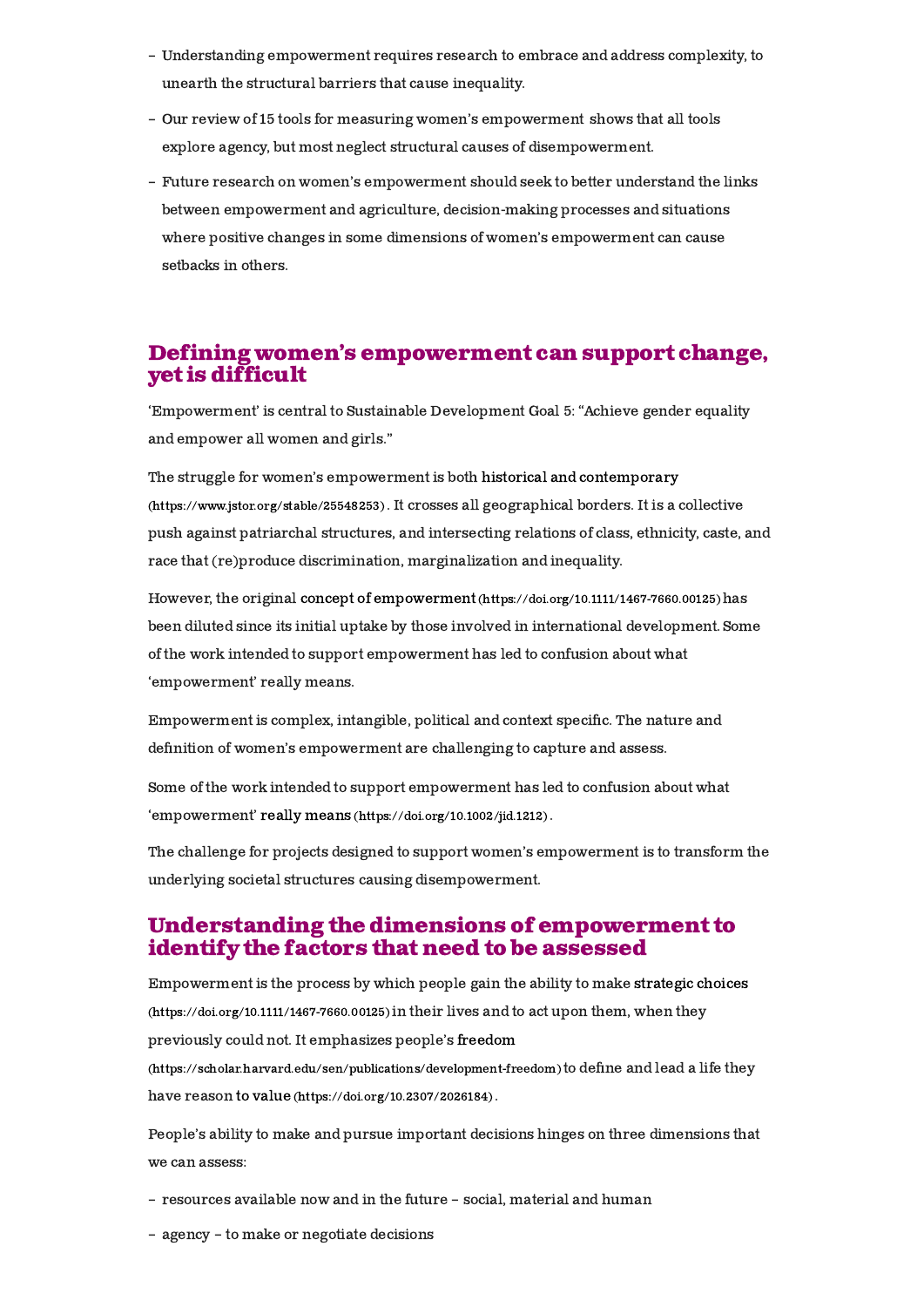– achievements – well-being outcomes unique to each person.

These dimensions interact. For example, resources increase people's abilities to make choices, and increased agency can lead to achievements as well as increase access to resources.

Agency—a person's ability to dene and act upon one's goals—is at the heart of the concept of empowerment, and is difficult to measure.

People can [\(https://doi.org/10.1016/j.worlddev.2019.06.018\)](https://doi.org/10.1016/j.worlddev.2019.06.018)have individual or 'intrinsic' agency ('power within') and group or 'collective' agency ('power with') (https://doi.org/10.2499/p15738coll2.133060) to act to realize their goals ('power to').

Changes in empowerment can take place at different levels:

- Personal or individual: changes taking place within the person
- Relational: a woman's position relative to others in her family, community, and social network
- Environmental: broad societal institutions and structures (formal and informal)

## Assessing empowerment can lead to stronger programs and policies

The field of agricultural research for development (AR4D) increasingly aims to increase women's empowerment –for its intrinsic value and/or because of its important links with health and nutrition, productivity and resource management outcomes.

However, many projects which claim to advance women's empowerment do not define [\(http://dx.doi.org/10.22004/ag.econ.293596\)](http://dx.doi.org/10.22004/ag.econ.293596) empowerment, address it in a holistic and contextually relevant way, or examine what constrains women's empowerment.

It is crucial to check whether policies, resources and strategies are working effectively to produce changes that build more equitable, sustainable, rights-affirming, inclusive and peaceful societies.

What we decide to measure, and not measure, reflects and influences what we see as legitimate or important and influences change. Therefore, even if assessments of empowerment are imperfect, having thoughtful measures that shine a light on the multiple dimensions of empowerment are important to advance women's empowerment and gender equality.

Assessing empowerment in AR4D using meaningful multi-dimensional measures can advance women's empowerment by supporting more holistic program and policy design, and providing evidence about what works or not. Some assessments can identify the strong and weak points of initiatives [\(https://doi.org/10.1080/13552074.2014.920986\)](https://doi.org/10.1080/13552074.2014.920986) and provide direction on how organizations can strengthen their activities.

Assessing empowerment can build accountability and credibility [\(https://www.jstor.org/stable/25548253\)](https://www.jstor.org/stable/25548253) for organizations – and when conducted in a participatory way that centers the process on local women and men as agents of change,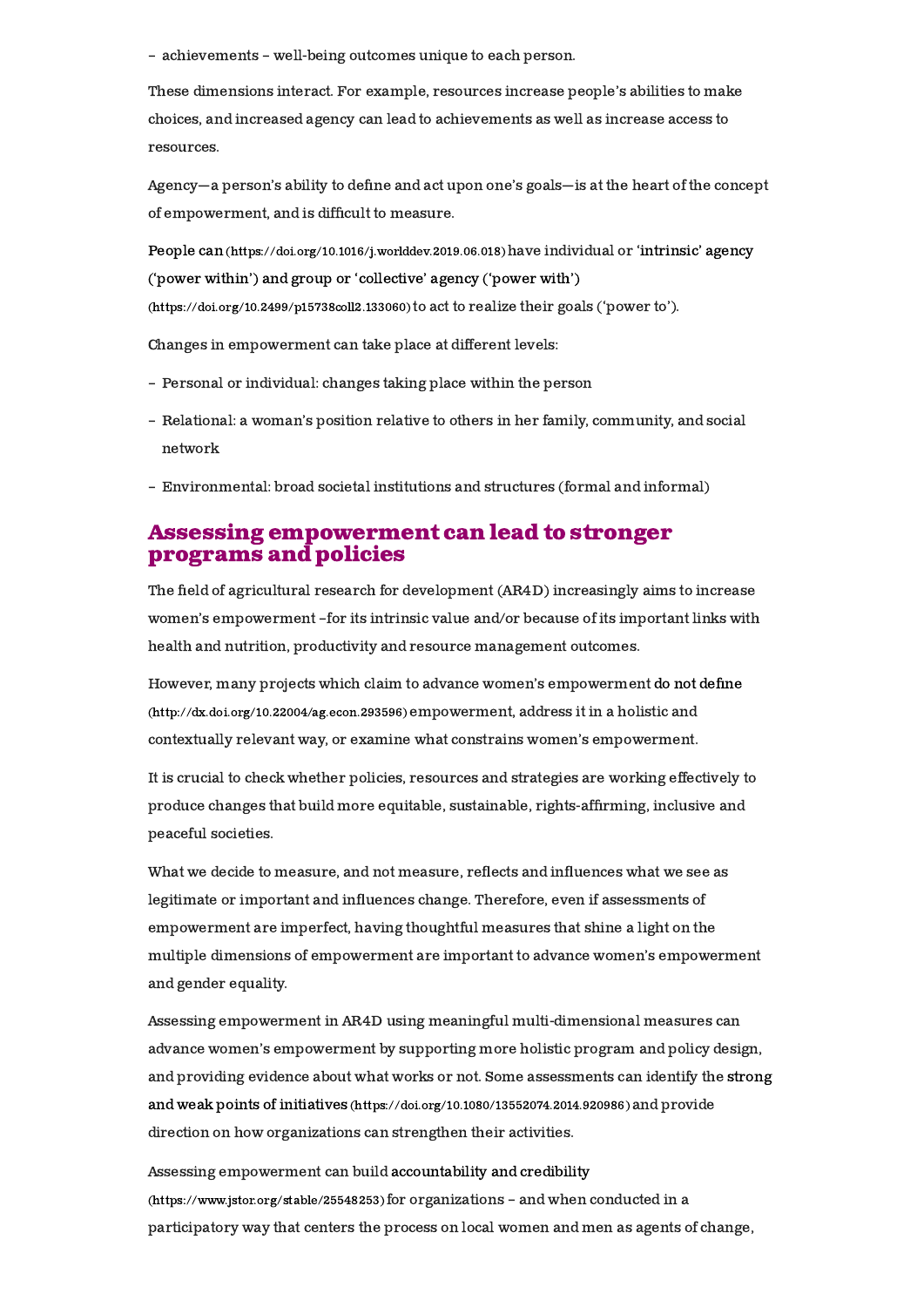can in itself challenge existing power relations. Understanding local perceptions [\(https://www.fsnnetwork.org/resource/measuring-gender-transformative-change-review-literature-and](https://www.fsnnetwork.org/resource/measuring-gender-transformative-change-review-literature-and-promising-practices)promising-practices)of what it means to be 'empowered' is core to assessing empowerment.

## Assessing changes in empowerment needs to be done over time and atdifferent levels

Assessing empowerment is challenging. There are issues that relate to ethics [\(https://www.awid.org/publications/capturing-change-womens-realities\)](https://www.awid.org/publications/capturing-change-womens-realities) and how knowledge is produced[\(https://www.fsnnetwork.org/resource/measuring-gender-transformative-change-review](https://www.fsnnetwork.org/resource/measuring-gender-transformative-change-review-literature-and-promising-practices)literature-and-promising-practices) in this area, including asking who should assess empowerment and why.

Current development programs and policies tend to favor quantiable, 'objective' indicators such as economic measures. While these are very important, they are only one part of a holistic assessment. Qualitative analyses [\(http://hdl.handle.net/10986/7441\)](http://hdl.handle.net/10986/7441) that examine social, emotional, and other changes in women's lives – especially as expressed in women's own words – are also critical for understanding empowerment processes.

Assessing empowerment as a process is challenging because it is often attempted at a single point in time, but needs to capture changes over time, often dating back to an earlier reference period.

Many measures are at the individual level, but it is also important to maintain a focus on collective responsibility and political engagement

[\(https://www.fsnnetwork.org/resource/measuring-gender-transformative-change-review-literature-and](https://www.fsnnetwork.org/resource/measuring-gender-transformative-change-review-literature-and-promising-practices)promising-practices) – including considering how formal and informal rules, including norms, influence empowerment through households, communities and markets.

Ideally, an analysis of change should consider the different levels of empowerment described above (individual, relational, environmental).

## Understanding empowerment requires research to get 'messier'

Research on empowerment will benefit from respecting different forms of knowledge and ways of knowing the world, embracing various methodologies, and reaching across disciplines.

This means moving past the AR4D preference for quantitative data and experimental designs and being open to change which is non-linear (https://gender.cgiar.org/publications[data/measuring-gender-transformative-change\)](https://gender.cgiar.org/publications-data/measuring-gender-transformative-change) , less visible, intangible and less predictable, including recognizing unintended negative outcomes.

This shift calls upon many researchers to change the way they think about and do research [\(https://doi.org/10.1002/jid.3210\)](https://doi.org/10.1002/jid.3210) . Although this type of research is more complex and 'messy', it can help unearth the structural barriers that create privilege and opportunity for some, and constraints, exclusions and disempowerment for others.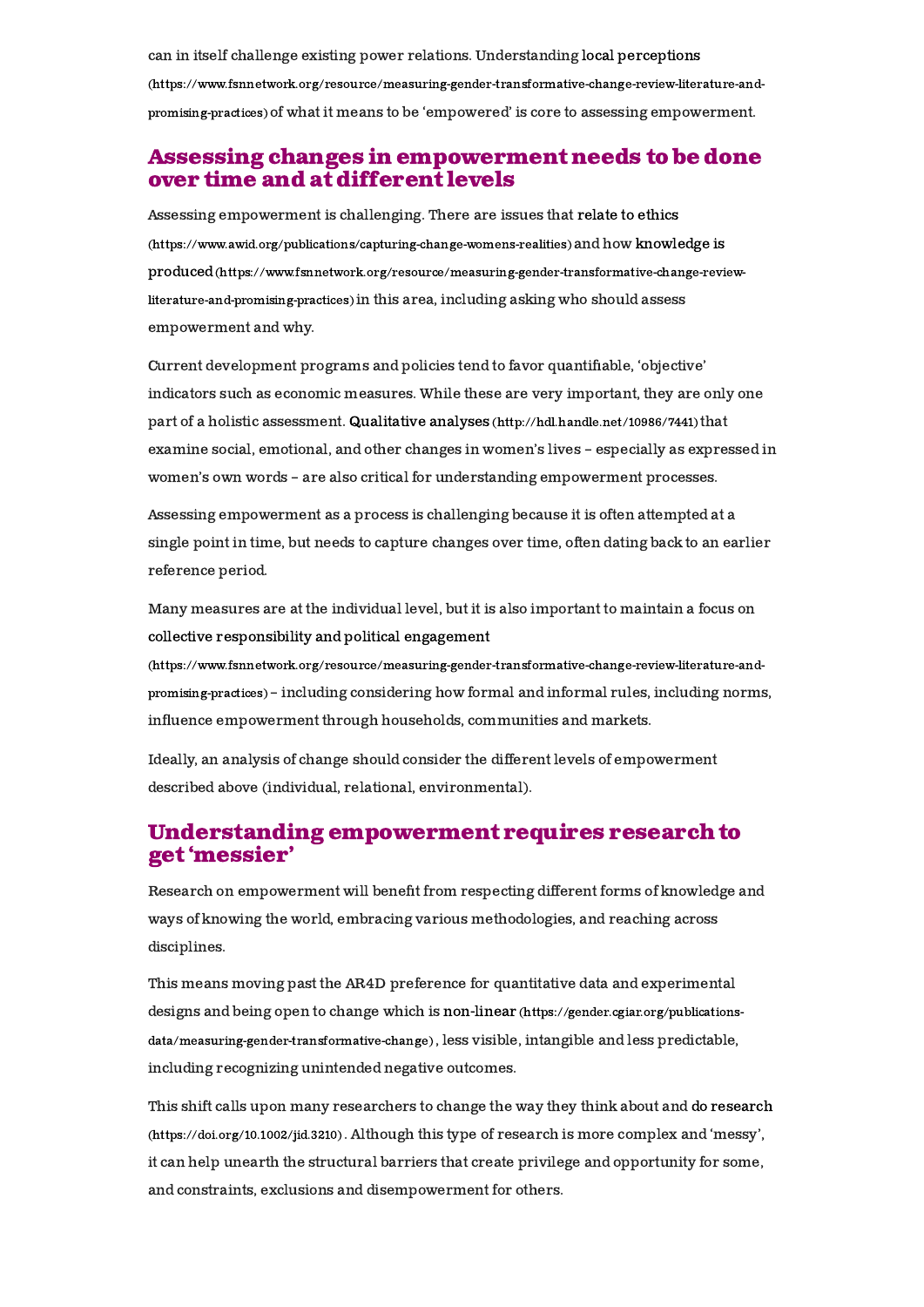## Combining qualitative and quantitative methods to assess empowerment

How researchers assess empowerment, and the methods and tools they use, depends on the purpose of their research. It may be useful to compare measures of empowerment across space and time, but assessments must also recognize that empowerment is deeply contextual.

Qualitative methods are valuable for understanding context, experiences and processes of change (i.e. explaining how and when change happened), and for eliciting perspectives on empowerment in participants' own words.

But these methods provide data that are less easily comparable than data from quantitative methods – and decision-makers often seek the informative trends, numbers and comparisons that quantitative methods can provide.

Qualitative and quantitative methods can be combined to create more effective assessments and analysis. Several tools even use qualitative methods to develop quantitative measures. Using both types of methods can yield comprehensive information that cannot be acquired by using any method alone.

## Tools to assess empowerment explore agency, but most neglect structural causes of disempowerment

In a recent review [\(https://www.ifpri.org/publication/advancing-gender-equality-through-agricultural](https://www.ifpri.org/publication/advancing-gender-equality-through-agricultural-and-environmental-research-past-present)and-environmental-research-past-present) (Chapter 9 (https://www.ifpri.org/publication/assessing[womens-empowerment-agricultural-research\)](https://www.ifpri.org/publication/assessing-womens-empowerment-agricultural-research) in Advancing gender equality through agricultural and environmental research: Past, present, and future

[\(https://www.ifpri.org/publication/advancing-gender-equality-through-agricultural-and-environmental](https://www.ifpri.org/publication/advancing-gender-equality-through-agricultural-and-environmental-research-past-present)research-past-present) ), we, along with our colleagues Steven Cole (https://www.iita.org/iitastaff/cole-steven/), Agnes Quisumbing(https://www.ifpri.org/profile/agnes-quisumbing), Ana Maria Paez Valencia [\(https://www.worldagroforestry.org/staff/ana-maria-paez-valencia\)](https://www.worldagroforestry.org/staff/ana-maria-paez-valencia) and Jennifer Twyman (https://expertfinder.cgiar.org/display/msracad-1983379059), investigated 15 quantitative and qualitative tools used to assess women's empowerment.

We analyzed them based on which dimensions (resources, agency, achievements) and levels (individual, relational, environmental) of empowerment they examine, who they are meant to collect information from (local women, men and so on), whether they consider gender parity in empowerment, and whether they focus on the perspectives of those whose empowerment is being assessed ('emic' perspective) or of others/outsiders ('etic' perspective).

The tools roughly clustered into four groups (see Table 1 for more detail):

- Tools that measure one dimension of empowerment at one level mainly agency as decision-making within the household: 5 Dimensions, WEI (IRRI)
- Tools that focus on one dimension (agency), but at multiple levels, including attention to –some structural/environmental reasons for (dis)empowerment: Ladder of Power and Freedom, WDI-GAI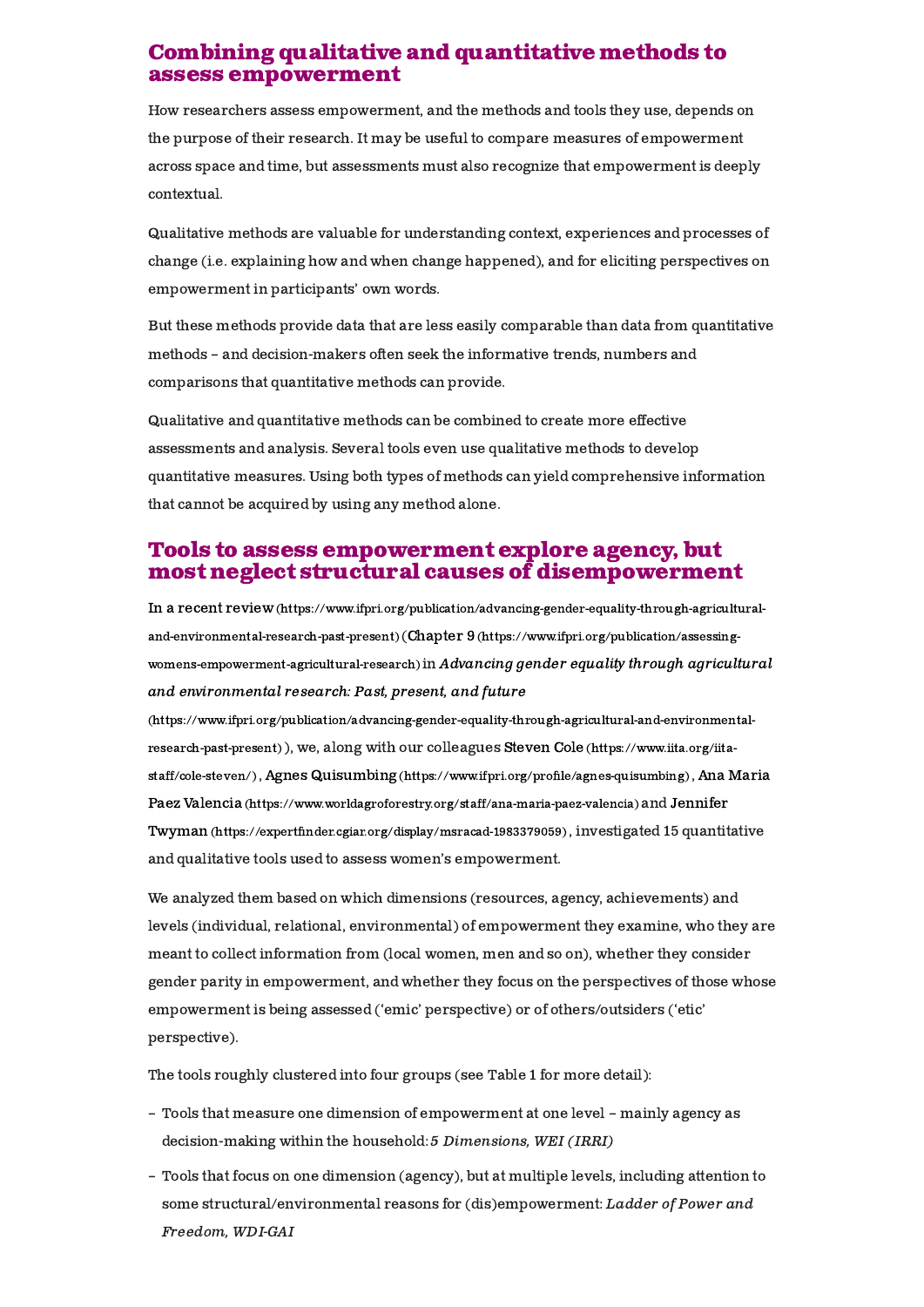- Tools that measure empowerment across more than one but not all dimensions and levels: A-WEAI, GEI-CSV, Pro-WEAI, WEAI, WEFI, WEI (CARE), WEI-(Oxfam), WELI, Empowerment profiles
- Tools that explore all dimensions of empowerment at all levels: *GIMT, Well-being* timelines

When selecting a tool, researchers need to consider their appropriateness, scope, limitations and adaptability, as well as how data collected using the tool will be competently interpreted.

## Table 1: After analyzing 15 quantitative and qualitative tools, we found they clustered roughly into four groups.

| <b>DIMENSIONS THAT THE</b>                                                                                                                    | <b>TOOLS</b>                                                                                                                                                                                                                                                                                                                                                                                                                                                                                                                                                                                                                                                                                          |
|-----------------------------------------------------------------------------------------------------------------------------------------------|-------------------------------------------------------------------------------------------------------------------------------------------------------------------------------------------------------------------------------------------------------------------------------------------------------------------------------------------------------------------------------------------------------------------------------------------------------------------------------------------------------------------------------------------------------------------------------------------------------------------------------------------------------------------------------------------------------|
| <b>TOOL FOCUSES ON</b>                                                                                                                        |                                                                                                                                                                                                                                                                                                                                                                                                                                                                                                                                                                                                                                                                                                       |
| <b>One dimension of</b><br>empowerment at one level -<br>mainly agency as decision-making<br>within the household                             | Comparison of the Five Dimensions of Men's and Women's<br>Empowerment (https://www.slideshare.net/CGIAR/validating-<br>gender-in-value-chains-tools-the-case-of-the-pmca)(5<br>Dimensions)<br>IRRI's Women's Empowerment Index (WEI)<br>(https://doi.org/10.1016/j.jrurstud.2018.03.011)                                                                                                                                                                                                                                                                                                                                                                                                              |
| One dimension (agency), but at<br>multiple levels, including<br>attention to some<br>structural/environmental reasons<br>for (dis)empowerment | Ladder of Power and Freedom<br>(https://hdl.handle.net/10883/19343)<br>Women's Decision-Making Index and Gender Attitudes Index<br>$(WDI-GAI)$<br>(http://ebrary.ifpri.org/cdm/ref/collection/p15738coll2/id/133033)                                                                                                                                                                                                                                                                                                                                                                                                                                                                                  |
| <b>More than one - but not all -</b><br>dimensions and levels                                                                                 | Ladder of Power and Freedom<br>(https://hdl.handle.net/10883/19343)<br>Empowerment profiles<br>(https://ideas.repec.org/p/erg/wpaper/1198.html)<br>CARE's Women's Empowerment Index (WEI)<br>(https://www.fsnnetwork.org/resource/designing-common-<br>gender-indicator-framework-cares-pathways-program)<br>Oxfam's Women's Empowerment Index (WEI)<br>(https://doi.org/10.1080/19439342.2017.1377750)<br>Women's Empowerment in Agriculture Index (WEAI)<br>(https://doi.org/10.1016/j.worlddev.2013.06.007)<br>Abbreviated-WEAI(A-WEAI)<br>(http://ebrary.ifpri.org/cdm/ref/collection/p15738coll2/id/129719)<br>Project level-WEAI (pro-WEAI)<br>(https://doi.org/10.1016/j.worlddev.2019.06.018) |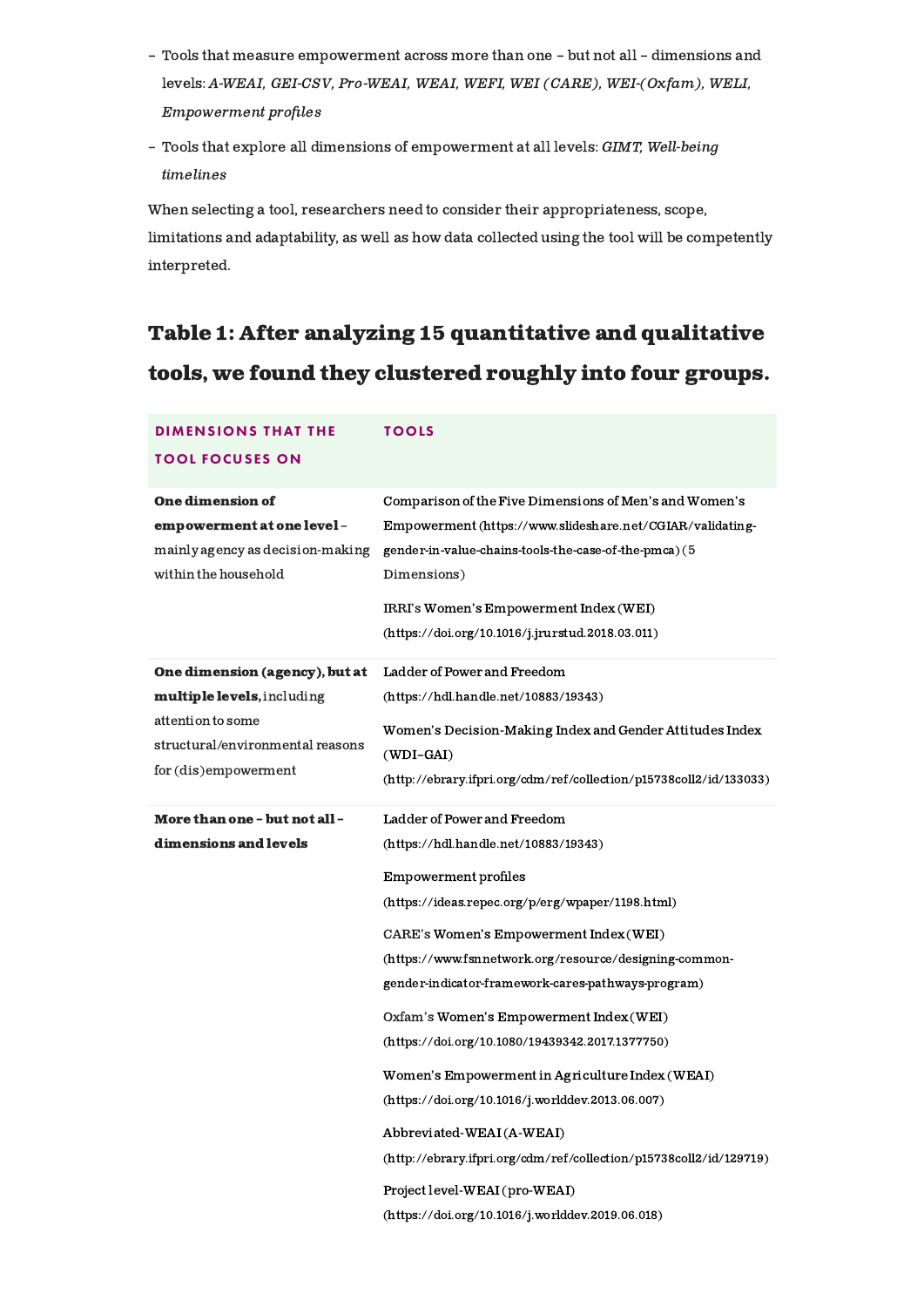|                                                | Women's Empowerment in Livestock Index (WELI)<br>$(htts://doi.org/10.1007/s11205-018-1934-z)$                                                           |
|------------------------------------------------|---------------------------------------------------------------------------------------------------------------------------------------------------------|
|                                                | Women's Empowerment in Fisheries Index (WEFI)<br>$(htips://doi.org/10.1080/09718524.2020.1729480)$                                                      |
|                                                | Gender Empowerment Index for Climate-Smart Villages (GEI-<br>CSV) (https://doi.org/10.1007/s10584-018-2321-0)                                           |
| All dimensions of empowerment<br>at all levels | Gender Indicator Monitoring Tool<br>(https://www.fsnnetwork.org/resource/designing-common-<br>gender-indicator-framework-cares-pathways-program) (GIMT) |
|                                                | Life histories and well-being timelines<br>(https://hdl.handle.net/10883/19343)                                                                         |

## **Empowerment means focusing on women's capacities** to make choices instead of their agricultural productivity

Despite much effort and many advances in how we measure women's empowerment, there is still much progress to be made.

- Many times, programs seek to support women's empowerment assuming that it will lead to better agricultural production [\(http://www.fao.org/3/i2050e/i2050e00.htm\)](http://www.fao.org/3/i2050e/i2050e00.htm) . However, that may not always be the case. Efforts to support empowerment should recognize the value of empowerment in its own right, and not only as a means to achieving other desirable outcomes.
- Agriculture may not always be an empowering pursuit. Empowerment depends on women's aspirations, which will sometimes include exiting agriculture.
- Because empowerment challenges [\(https://www.jstor.org/stable/1395556\)](https://www.jstor.org/stable/1395556) power structures, it can create resistance among those (a spouse, for example) who feel they are losing power [\(https://doi.org/10.1016/S0140-6736\(02\)08357-5\)](https://doi.org/10.1016/S0140-6736(02)08357-5) . This can create backlash, such as in the form of gender-based violence, which may appear as ineffectiveness on behalf of the projects or programs supporting empowerment. Measures of empowerment must be able to detect such situations, where advances in some dimensions of empowerment lead to setbacks in others.
- Decision-making is sometimes shared among spouses or family members, and individuals may not wish to be involved in some types of decisions. As such, the link between autonomy over decision-making and empowerment is not always straightforward. Assessments of empowerment should seek to capture the nuances of decision-making, and not assume that women's independent decision-making necessary indicates empowerment.

#### Suggested citation:

Elias, M., Meinzen-Dick, R. 2021. Assessing women's empowerment initiatives collaboratively can create positive change. CGIAR GENDER Platform Evidence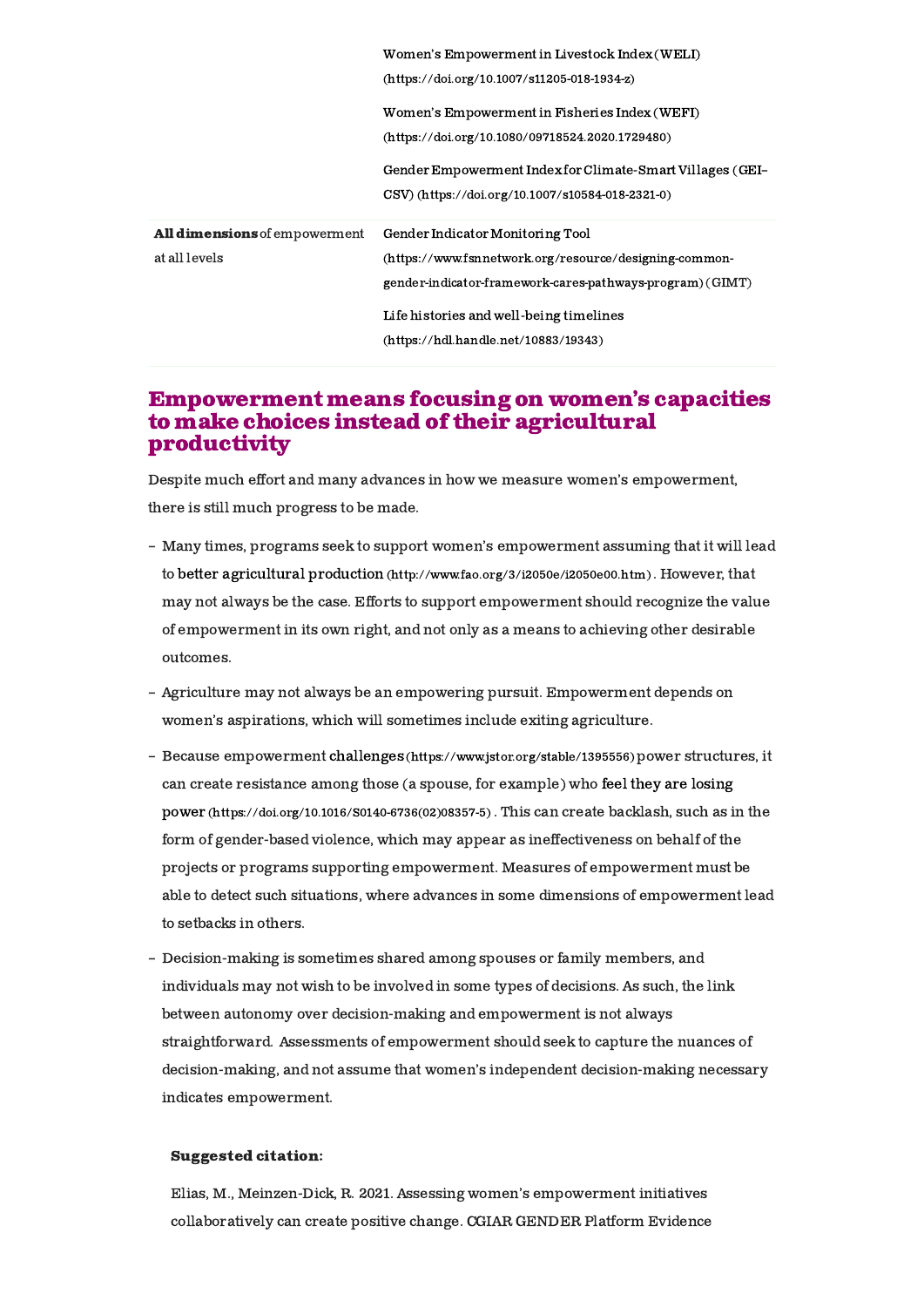Explainer. Nairobi, Kenya: CGIAR GENDER Platform. https://hdl.handle.net/10568/115944

## References

### Women's access to agricultural [technologies](https://gender.cgiar.org/publications-data/womens-access-agricultural-technologies-rice-production-and-processing-hubs) in rice production and processing hubs: A comparative analysis of Ethiopia, Madagascar and Tanzania

Achandi, E.L., Mujawamariya, G., [Agboh-Noameshie,](https://gender.cgiar.org/publications-data/womens-access-agricultural-technologies-rice-production-and-processing-hubs) A.R., Gebremariam, S., Rahalivavololona, N., and Rodenburg, J. 2018. Women's access to agricultural technologies in rice production and processing hubs: A comparative analysis of Ethiopia, Madagascar and Tanzania. Journal of Rural Studies 60:188- 198.

#### The Women's [Empowerment](https://gender.cgiar.org/publications-data/womens-empowerment-agriculture-index-1) in Agriculture Index

Alkire Sabina et al., 'The Women's Empowerment in Agriculture Index', World Development 52, IFPRI, 2013

#### The Challenge Of Local [Feminisms](https://gender.cgiar.org/publications-data/challenge-local-feminisms)

Basu, A. 1995. The Challenge Of Local Feminisms: Women's Movements In Global Perspective. Routledge.

#### Taking the Power out of [Empowerment:](https://gender.cgiar.org/publications-data/taking-power-out-empowerment-experiential-account) An Experiential Account

Batliwala, S. 2007. "Taking the Power out of Empowerment: An Experiential Account." Development in Practice 17 (4–5): 557–565. <https://www.jstor.org/stable/25548253>

#### Capturing Change in Women's Realities: A Critical Overview of Current Monitoring & Evaluation [Frameworks](https://gender.cgiar.org/publications-data/capturing-change-womens-realities-critical-overview-current-monitoring-evaluation) and Approaches

Batliwala, S., and A. Pittman. 2010. "Capturing Change in Women's Realities: A Critical Overview of Current Monitoring & Evaluation Frameworks and Approaches." Toronto: AWID. <https://www.awid.org/publications/capturing-change-womens-realities>

#### Designing a Common Gender Indicator [Framework](https://gender.cgiar.org/publications-data/designing-common-gender-indicator-framework-cares-pathways-program) for CARE's Pathways Program

CARE. 2015. Designing a Common Gender Indicator Framework for CARE's Pathways Program. Atlanta, GA: CARE USA. [https://www.fsnnetwork.org/resource/designing-common-gender-indicator](https://www.fsnnetwork.org/resource/designing-common-gender-indicator-framework-cares-pathways-program)framework-cares-pathways-program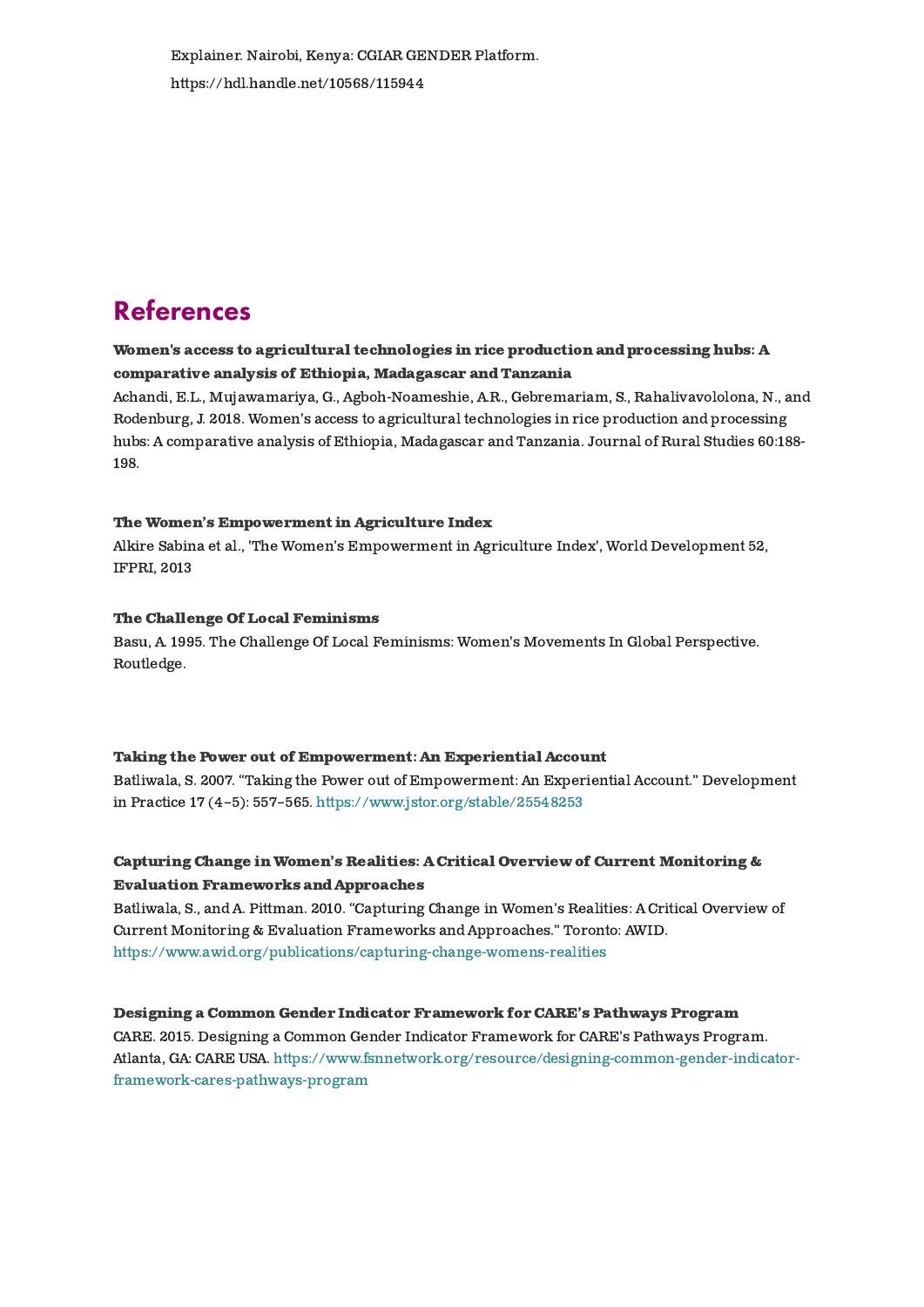## Learning about Women's [Empowerment](https://gender.cgiar.org/publications-data/learning-about-womens-empowerment-context-development-projects-do-figures-tell-us) in the Context of Development Projects: Do the Figures Tell Us Enough?

To cite this article: Jane Carter, Sarah Byrne, Kai Schrader, Humayun Kabir, Zenebe Bashaw Uraguchi, Bhanu Pandit, Badri Manandhar, Merita Barileva, Norbert Pijls & Pascal Fendrich (2014) Learning about women's empowerment in the context of development projects: do the figures tell us enough?, Gender & Development, 22:2, 327-349, DOI: [10.1080/13552074.2014.920986.](https://gender.cgiar.org/publications-data/learning-about-womens-empowerment-context-development-projects-do-figures-tell-us)

## Gender [accommodative](https://gender.cgiar.org/publications-data/gender-accommodative-versus-transformative-approaches-comparative-assessment-1) versus transformative approaches: a comparative assessment within a post-harvest fish loss reduction intervention

S.M. Cole et al., 'Gender accommodative versus transformative approaches: a comparative assessment within a post-harvest fish loss reduction intervention', Gender, Technology and Development, vol. 24(1), pp.48-65, Informa UK Limited, 2020

#### Women's [Empowerment:](https://gender.cgiar.org/publications-data/womens-empowerment-what-works) What Works?

Cornwall, A. 2016. "Women's Empowerment: What Works?" Journal of International Development 28 (3): 342–359. <https://doi.org/10.1002/jid.3210>

## The State of Food and Agriculture. Women in Agriculture: Closing the Gender Gap for [Development](https://gender.cgiar.org/publications-data/state-food-and-agriculture-women-agriculture-closing-gender-gap-development)

FAO (Food and Agricultural Organization of the United Nations). 2011. The State of Food and Agriculture. Women in Agriculture: Closing the Gender Gap for Development. Rome: FAO

#### The Women's [Empowerment](https://gender.cgiar.org/publications-data/womens-empowerment-livestock-index-0) in Livestock Index

Galiè, A., Teufel, N., Korir, L. et al.The Women's Empowerment in Livestock Index. Soc Indic Res 142, 799–825 (2019). [https://doi.org/10.1007/s11205-018-1934-z](https://gender.cgiar.org/publications-data/womens-empowerment-livestock-index-0)

## Does [climate-smart](https://gender.cgiar.org/publications-data/does-climate-smart-village-approach-influence-gender-equality-farming-households) village approach influence gender equality in farming households? A case of two contrasting ecologies in India

Vinod K. Hariharan et al., 'Does climate-smart village approach influence gender equality in farming households? A case of two contrasting ecologies in India', Climatic Change, vol. 158(1), pp.77-90, Springer Science and Business Media LLC, 2018

## Measuring Gender [Transformative](https://gender.cgiar.org/publications-data/measuring-gender-transformative-change-review-literature-and-promising-0) Change: A Review of Literature and Promising Practices

Hillenbrand, E., N. Karim, P. Mohanraj, D. Wu. 2015. "Measuring Gender Transformative Change: A Review of Literature and Promising Practices." Working Paper, CARE USA, Atlanta, GA.

#### Intimate Partner Violence: Causes and [Prevention](https://gender.cgiar.org/publications-data/intimate-partner-violence-causes-and-prevention)

Jewkes, R. 2002. "Intimate Partner Violence: Causes and Prevention." The Lancet 359 (9315): 1423– 1429. [https://doi.org/10.1016/S0140-6736\(02\)08357-5](https://doi.org/10.1016/S0140-6736(02)08357-5)

## How do agricultural [development](https://gender.cgiar.org/publications-data/how-do-agricultural-development-projects-empower-women-linking-strategies-0) projects empower women? Linking strategies with expected outcomes.

Johnson, N., M. Balagamwala, C. Pinkstaff, S. Theis, R. Meinzen-Dick, A. Quisumbing. 2018. "How Do Agricultural Development Projects Empower Women? Linking Strategies with Expected Outcomes." Journal of Gender, Agriculture and Food Security 3 (2): 1–19. <http://dx.doi.org/10.22004/ag.econ.293596>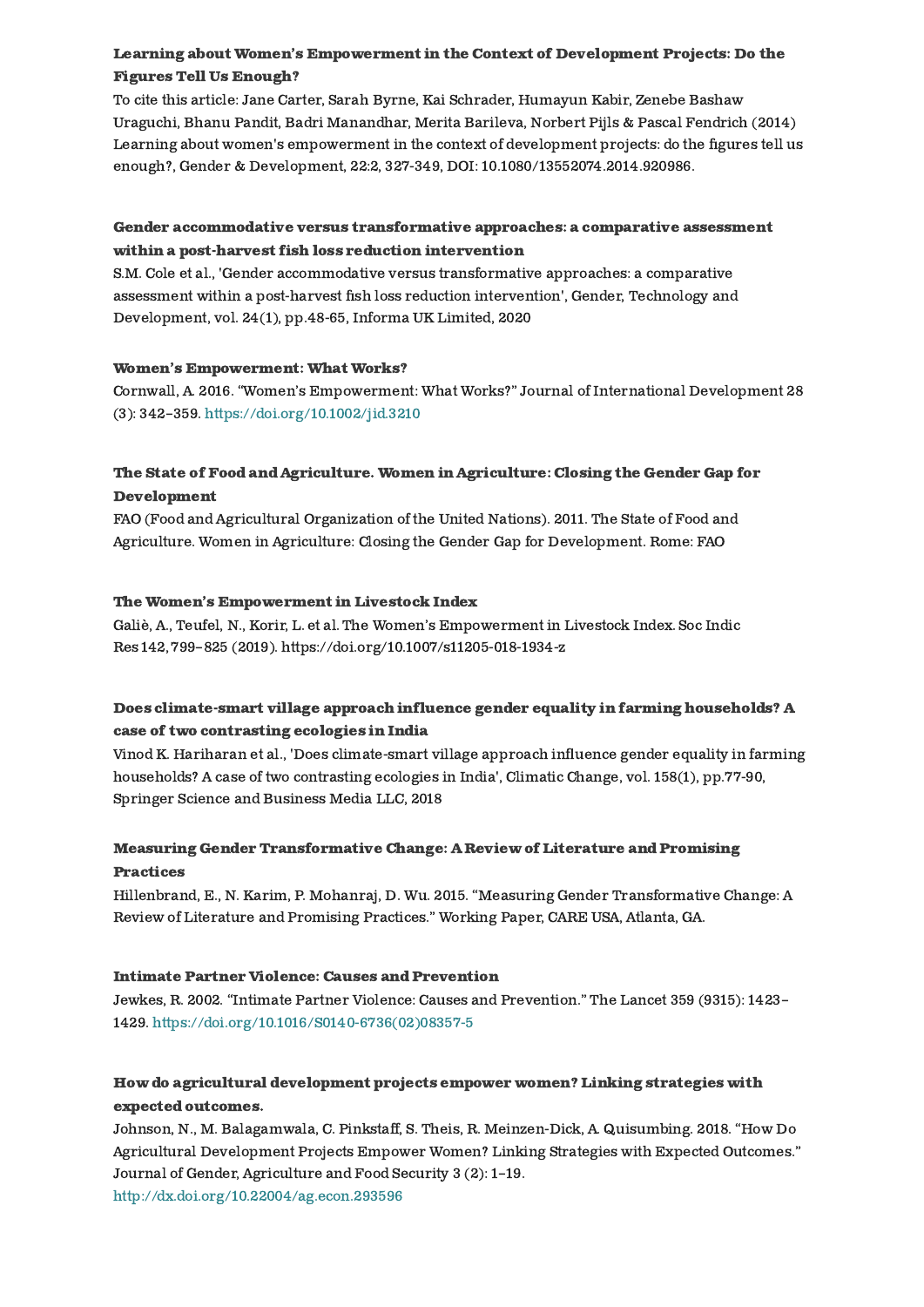#### Resources, Agency, Achievements: Reflections on the Measurement of Women's [Empowerment](https://gender.cgiar.org/publications-data/resources-agency-achievements-reflections-measurement-womens-empowerment)

Kabeer, N. 1999. "Resources, Agency, Achievements: Reflections on the Measurement of Women's Empowerment." Development and Change 30: 435–464. <https://doi.org/10.1111/1467-7660.00125>

#### Aspirations andWomen's [Empowerment:](https://gender.cgiar.org/publications-data/aspirations-and-womens-empowerment-evidence-kyrgyzstan-1) Evidence from Kyrgyzstan

Kosec, Katrina; Akramov, Kamiljon T.; Mirkasimov, Bakhrom; and Song, Jie. 2018. Aspirations and women's empowerment: Evidence from Kyrgyzstan. IFPRI Discussion Paper 1786. Washington, DC: International Food Policy Research Institute (IFPRI).

<http://ebrary.ifpri.org/cdm/ref/collection/p15738coll2/id/133033>

### Using Internal Evaluations to Measure Organisational Impact: [AMeta-Analysis](https://gender.cgiar.org/publications-data/using-internal-evaluations-measure-organisational-impact-meta-analysis-oxfams) of Oxfam's Women's Empowerment Projects

Lombardini, S., and K. McCollum. 2018. 'Using Internal Evaluations to Measure Organisational Impact: A Meta-Analysis of Oxfam's Women's Empowerment Projects." Journal of Development Effectiveness 10 (1): 145–170. <https://doi.org/10.1080/19439342.2017.1377750>

#### The Abbreviated Women's Empowerment in Agriculture Index (A-WEAI)

Malapit, Hazel J.; Kovarik, Chiara; Sproule, Kathryn; Meinzen-Dick, Ruth Suseela; and Quisumbing, Agnes R. 2020. Instructional guide on the abbreviated Women's Empowerment in Agriculture Index (A-WEAI). Washington, D.C.: International Food Policy Research Institute (IFPRI). <http://ebrary.ifpri.org/cdm/ref/collection/p15738coll2/id/129719>

#### Development of the project-level Women's [Empowerment](https://gender.cgiar.org/publications-data/development-project-level-womens-empowerment-agriculture-index-pro-weai-1) in Agriculture Index (pro-WEAI).

Hazel Malapit, Agnes Quisumbing, Ruth Meinzen-Dick, Greg, Seymour, Elena M. Martinez, Jessica Heckert, Deborah Rubin, Ana Vaz, Kathryn M. Yount, Development of the project-level Women's Empowerment in Agriculture Index (pro-WEAI), World Development, Volume 122, 2019, Pages 675-692, ISSN 0305-750X, [https://doi.org/10.1016/j.worlddev.2019.06.018.](https://gender.cgiar.org/publications-data/development-project-level-womens-empowerment-agriculture-index-pro-weai-1)

#### [Validation](https://gender.cgiar.org/publications-data/validation-gender-value-chains-analytical-tools) of the Gender in Value Chains Analytical Tools

Mayanja, S., N. Mudege, D. Naziri. 2018. "Validation of the Gender in Value Chains Analytical Tools." Technical Report, IPC, Lima. [https://www.slideshare.net/CGIAR/validating-gender-in-value-chains](https://www.slideshare.net/CGIAR/validating-gender-in-value-chains-tools-the-case-of-the-pmca)tools-the-case-of-the-pmca

#### Women's [empowerment](https://gender.cgiar.org/publications-data/womens-empowerment-agriculture-lessons-qualitative-research-0) in agriculture: Lessons from qualitative research

Ruth S. Meinzen-Dick et al., 'Women�??s empowerment in agriculture: Lessons from qualitative research', IFPRI, 2019

#### Measuring gender [transformative](https://gender.cgiar.org/publications-data/measuring-gender-transformative-change) change

Morgan, M. (2014) CGIAR Research Program on Aquatic Agricultural Systems. Penang, Malaysia. Program Brief: AAS-2014-41

#### Assessing Women's [Empowerment:](https://gender.cgiar.org/publications-data/assessing-womens-empowerment-towards-conceptual-framework) Towards a Conceptual Framework

Mosedale, S. 2005. "Assessing Women's Empowerment: Towards a Conceptual Framework." Journal of International Development 17 (2): 243–257. <https://doi.org/10.1002/jid.1212>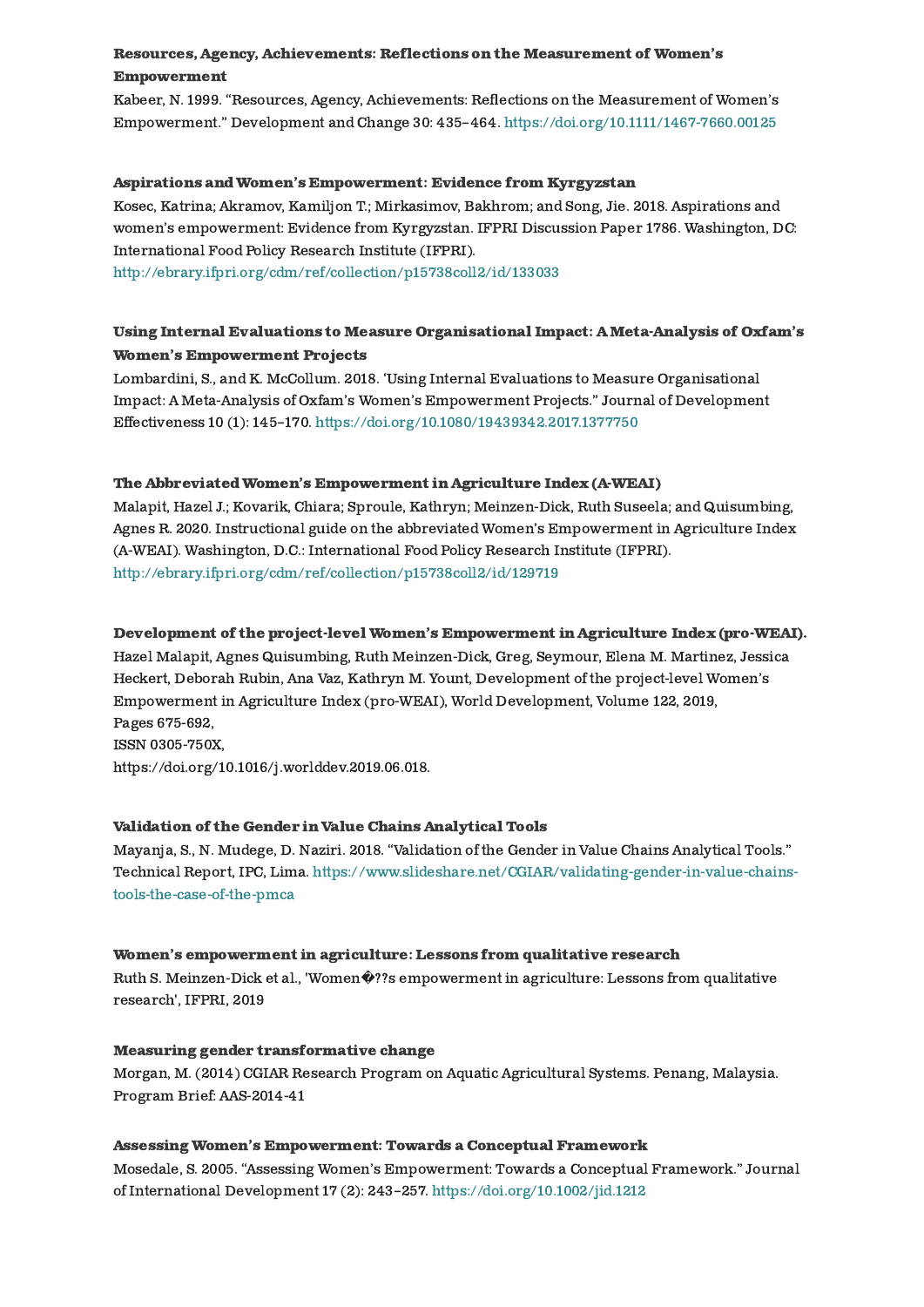### A Typology Analysis of Agricultural [Empowerment](https://gender.cgiar.org/publications-data/typology-analysis-agricultural-empowerment-profiles-rural-egypt-particular-focus) Profiles in Rural Egypt with a Particular Focus on Women.

Dina Najjar & Aymen Frija & Aman El Garhi, 2018. "A Typology Analysis of Agricultural **[Empowerment](https://ideas.repec.org/p/erg/wpaper/1198.html) Profiles in Rural Egypt with a Particular Focus on Women,"** Working Papers 1198, Economic Research Forum, revised 24 May 2018.

#### Conceptual Frameworks [andMethodological](https://gender.cgiar.org/publications-data/conceptual-frameworks-and-methodological-challenges-measuring-empowerment-cross) Challenges in Measuring Empowerment: Cross-Disciplinary Perspectives

Narayan, D. 2005. "Conceptual Frameworks and Methodological Challenges." In Measuring Empowerment: Cross-Disciplinary Perspectives, edited by D. Narayan, 3–38. Washington, DC: World Bank. <http://hdl.handle.net/10986/7441>

## Ladder of Power and Freedom: Qualitative Data Collection Tool to Understand Local Perceptions of Agency and [Decision-Making](https://gender.cgiar.org/publications-data/ladder-power-and-freedom-qualitative-data-collection-tool-understand-local-0)

Petesch, P., and R. Bullock. 2018. "Ladder of Power and Freedom: Qualitative Data Collection Tool to Understand Local Perceptions of Agency and Decision-Making." GENNOVATE Resources for Scientists and Research Teams, CIMMYT, Mexico City. <https://hdl.handle.net/10883/19343>

#### [Well-Being,](https://gender.cgiar.org/publications-data/well-being-agency-and-freedom-dewey-lectures-1984) Agency and Freedom: The Dewey Lectures 1984

Sen, A. 1985. "Well-Being, Agency and Freedom: The Dewey Lectures 1984." The Journal of Philosophy 82 (4): 169–221. <https://doi.org/10.2307/2026184>

#### [Development](https://gender.cgiar.org/publications-data/development-freedom) as Freedom

Sen, A. 1999. Development as Freedom. Oxford: Oxford University Press. <https://scholar.harvard.edu/sen/publications/development-freedom>

## Advancing gender equality through agricultural and [environmental](https://gender.cgiar.org/publications-data/advancing-gender-equality-through-agricultural-and-environmental-research-past) research: Past, present, and future

Pyburn, Rhiannon, ed.; and van Eerdewijk, Anouka, ed. 2021. Advancing gender equality through agricultural and environmental research: Past, present, and future. Washington, DC: International Food Policy Research Institute (IFPRI). <https://doi.org/10.2499/9780896293915>